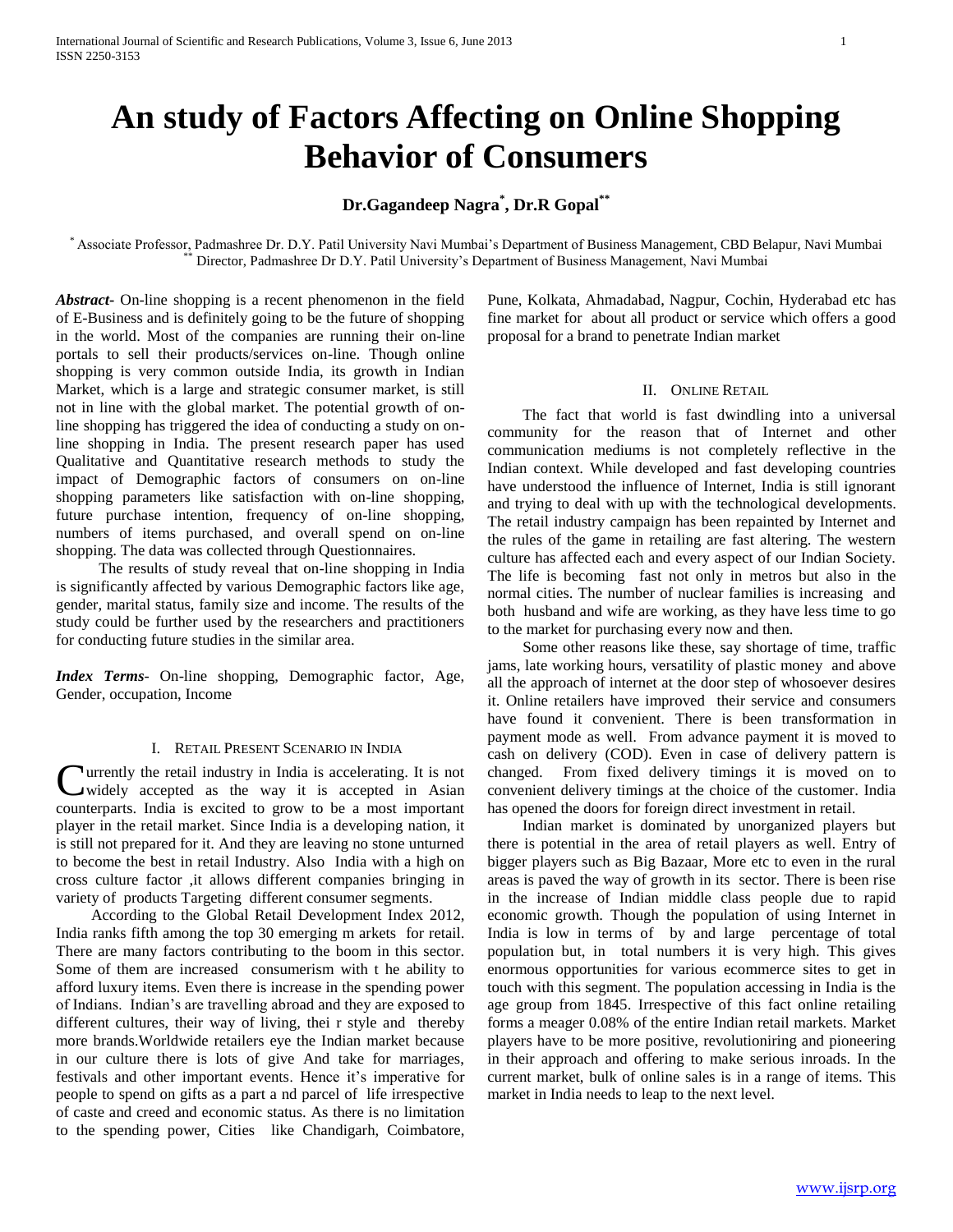#### III. LITERATURE REVIEW

 **Solomon, 1998** in his study "Consumer behavior is the study of the processes involved when an individual selects, purchases, uses or disposes of products, services, ideas, or experiences to satisfy needs and desires". In view for the Internet to spread out as a retail channel, it is imperative to realize the consumer's mind-set, intention and conduct in light of the online buying practice: i.e., why they employ or falter to use it for purchasing? Consumer attitudes seem to have a significant influence on this decision.

 **(Schiffman, Scherman, & Long, 2003 inhis study researched that** "yet individual attitudes do not, by themselves, influence one's intention and/or behavior. Instead that intention or behavior is a result of a variety of attitudes that the consumer has about a variety of issues relevant to the situation at hand, in this case online buying. Over time the Internet buyer, once considered the innovator or early adopter, has changed. While once young, professional males with higher educational levels, incomes, tolerance for risk, social status and a lower dependence on the mass media or the need to patronize established retail channels **(Ernst & Young, 2001; Mahajan, Muller & Bass, 1990)**,

 **Sultan and Henrichs (2000)** in his study concluded that the consumer's willingness to and preference for adopting the Internet as his or her shopping medium was also positively related to income, household size, and innovativeness. **Vijay, Sai. T. & Balaji, M. S. (May 2009**), revealed that Consumers, all over the world, are increasingly shifting from the crowded stores to the one-click online shopping format. However, in spite of the convenience offered, online shopping is far from being the most preferredform of shopping in India. A survey among 150 internet users, including both users and non-users of online shopping, was carried out to understand why some purchase online while others do not. The results suggested that convenience and saving of time drive Indian consumers to shop online; while security and privacy concerns dissuade them from doing so. **The work of Kim and Park (2005)** using U.S. samples suggests that their positive attitudes as well as willingness to search for pre-purchase information leads to a strong likelihood that they will buy online. Online shoppers, are required to have computer skills in order to use the Internet for shopping. Hence, those who are not comfortable with using the computer, will likely do their shopping at the traditional store, modern shop, or discount store **(Monsuwe , 2004)** because it will be faster shopping there than in the Internet shop. **Goldsmith and Flynn (2004)** state that the home catalog is another traditional selling channel where people can shop at home because of the varieties of products offered in the catalog. They can order through the phone or by mail. It is convenient except that they are not able to touch and feel products before purchasing.

#### IV. RESEARCH OBJECTIVES

1. To identify the impact of Demographic factors \* impacting on-line shopping behavior\*\* of consumers with special emphasis on

\* Age, Gender, Education, Income

\*\* Possession of internet, Frequency of online purchase, Motivation drives for online purchase

#### V. RESEARCH HYPOTHESES

## **H1:Demographics Factors Of Consumers Significantly Impact The Online Shopping Behavior Of The Consumers.**

 H1.1: Age of consumer significantly impacts online shopping parameters\* of consumer.

 H1.2: Gender of consumer significantly impacts online shopping parameters\* of consumer.

 H1.3: Marital Status of consumer significantly impacts online shopping parameters\* of consumer.

 H1.4: Income of consumer significantly impacts online shopping parameters \*of consumer.

 \* Possession of internet, Frequency of online purchase, Motivation drives for online purchase

#### VI. RESEARCH METHODOLOGY

#### **Methods of data collection**

 A combination of Interview method and Questionnaire method is used to collect data from the respondents.

#### **Sample Design**

 Under sample design the method of Random Sampling is been used to collect data from the respondents.

#### **Sample Size**

 Sizes of 70 respondents are taken for the collection of the data.

#### **Data Analysis and Interpretation**

 In data analysis and interpretation method of "ANOVA" is used to analyze the data.

#### VII. HYPOTHESES TESTING

 **H1.1: Age of consumer significantly impacts on possession of internet connection of consumers.**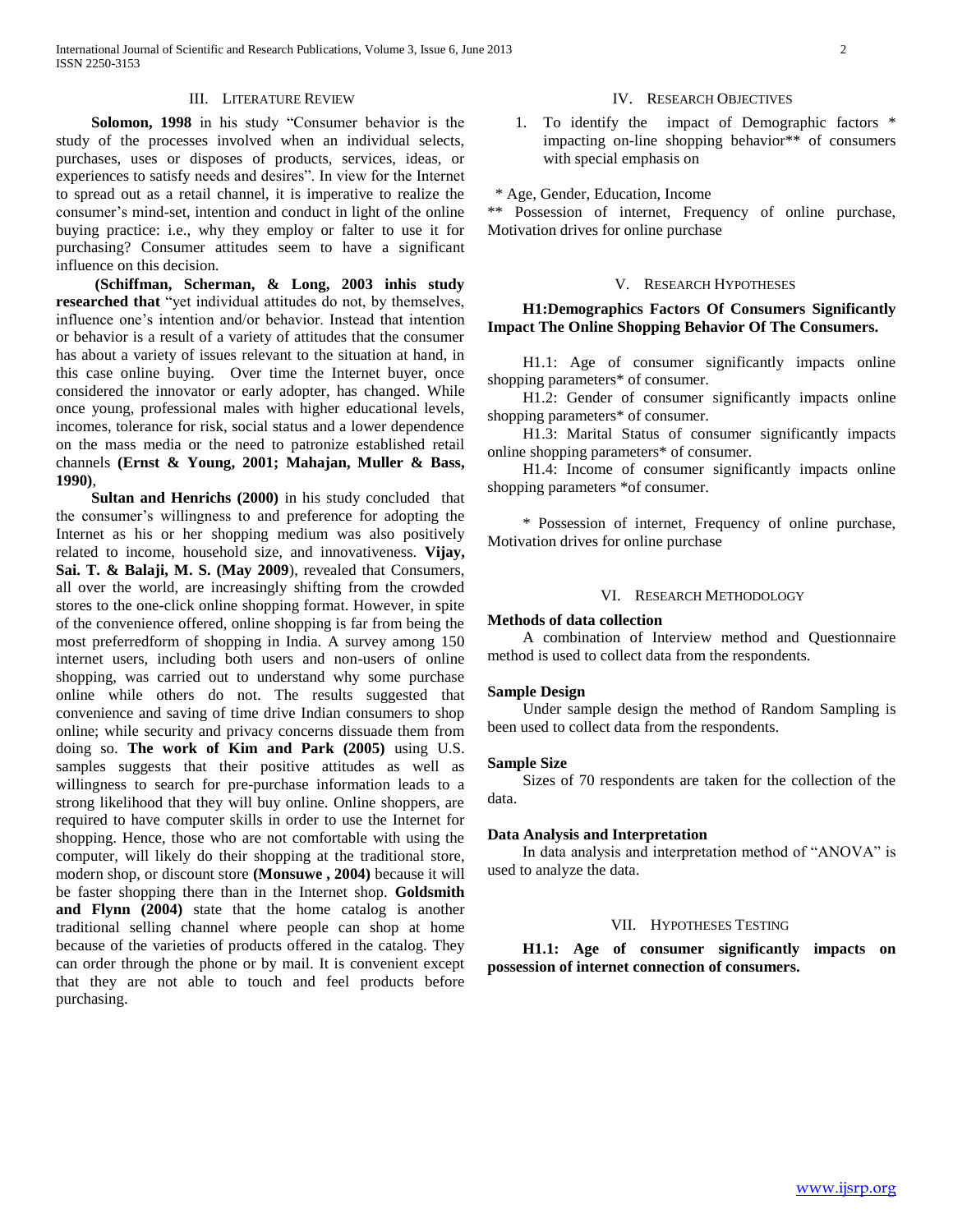## **CONSUMERS' RESPONSE VARIATIONS FOR ONLINE BEHAVIOR \* ACROSS DIFFERENT AGE GROUPS**

(\* Possession of internet, Frequency of online purchase, Motivation drives for online purchase)

| <b>Dependent</b><br>variables               |      |                       |                |      |
|---------------------------------------------|------|-----------------------|----------------|------|
|                                             | Mean | <b>Std. Deviation</b> | <b>F-Value</b> | Sig. |
| of<br>Possession<br>internet                | 1.11 | .320                  | 7.125          | .000 |
| of<br>Frequency<br>online purchase          | 3.41 | .577                  | 4.561          | .006 |
| Motivation<br>drives for online<br>purchase | 2.23 | 1.024                 | 1.493          | .225 |

 The results show that **Age** as one of the variables of demographics factor **does impact Possession of internet and** 

**Frequency of online purchase** online shopping behavior of consumers.

### **CONSUMERS' RESPONSE VARIATIONS FOR ONLINE BEHAVIOR \* ACROSS DIFFERENT Gender GROUPS**

(\* Possession of internet, Frequency of online purchase, Motivation drives for online purchase)

| <b>Dependent</b><br>variables |      |                       |                |      |
|-------------------------------|------|-----------------------|----------------|------|
|                               | Mean | <b>Std. Deviation</b> | <b>F-Value</b> | Sig. |
| Possession<br>of              | 1.11 | .320                  | 7.125          | .000 |
| internet                      |      |                       |                |      |
| of<br>Frequency               | 3.41 | .577                  | 4.561          | .006 |
| online purchase               |      |                       |                |      |
| Motivation                    |      |                       |                |      |
| drives for online             | 2.23 | 1.024                 | 1.493          | .225 |
| purchase                      |      |                       |                |      |

 The results show that **Gender** as one of the variables of demographics factor **does impact Possession of internet and Frequency of online purchase** of consumers. The result may be documented to the reason that females are more impulsive buyers as compared to males and are more likely to be attracted towards

the promotional schemes offered by the online retailers and therefore gender has a significant impact on frequently of on-line shopping. Rising Working woman concept has also enhanced it. Females also believe in status quo and emulate others in shopping.

## **CONSUMERS' RESPONSE VARIATIONS FOR ONLINE BEHAVIOR \* ACROSS DIFFERENT INCOME GROUPS**

(\* Possession of internet, Frequency of online purchase, Motivation drives for online purchase)

| <b>Dependent</b><br>variables               | <b>Mean</b> | <b>Std. Deviation</b> | <b>F-Value</b> | Sig. |
|---------------------------------------------|-------------|-----------------------|----------------|------|
| Possession<br>of<br>internet                | 1.11        | .320                  | 2.927          | .027 |
| of<br>Frequency<br>online purchase          | 3.41        | .577                  | 5.397          | .001 |
| Motivation<br>drives for online<br>purchase | 2.23        | 1.024                 | 1.056          | .386 |

 The results show that **Income** as one of the variables of demographics factor **has a significant impact on impact Frequency of online purchase** of consumers. Research studies by **Sultan and Henrichs** in **2000** concluded that the consumer's motivation to and inclination for using the Internet as his or her shopping intermediate was positively allied to income the identical is being supported by this study.